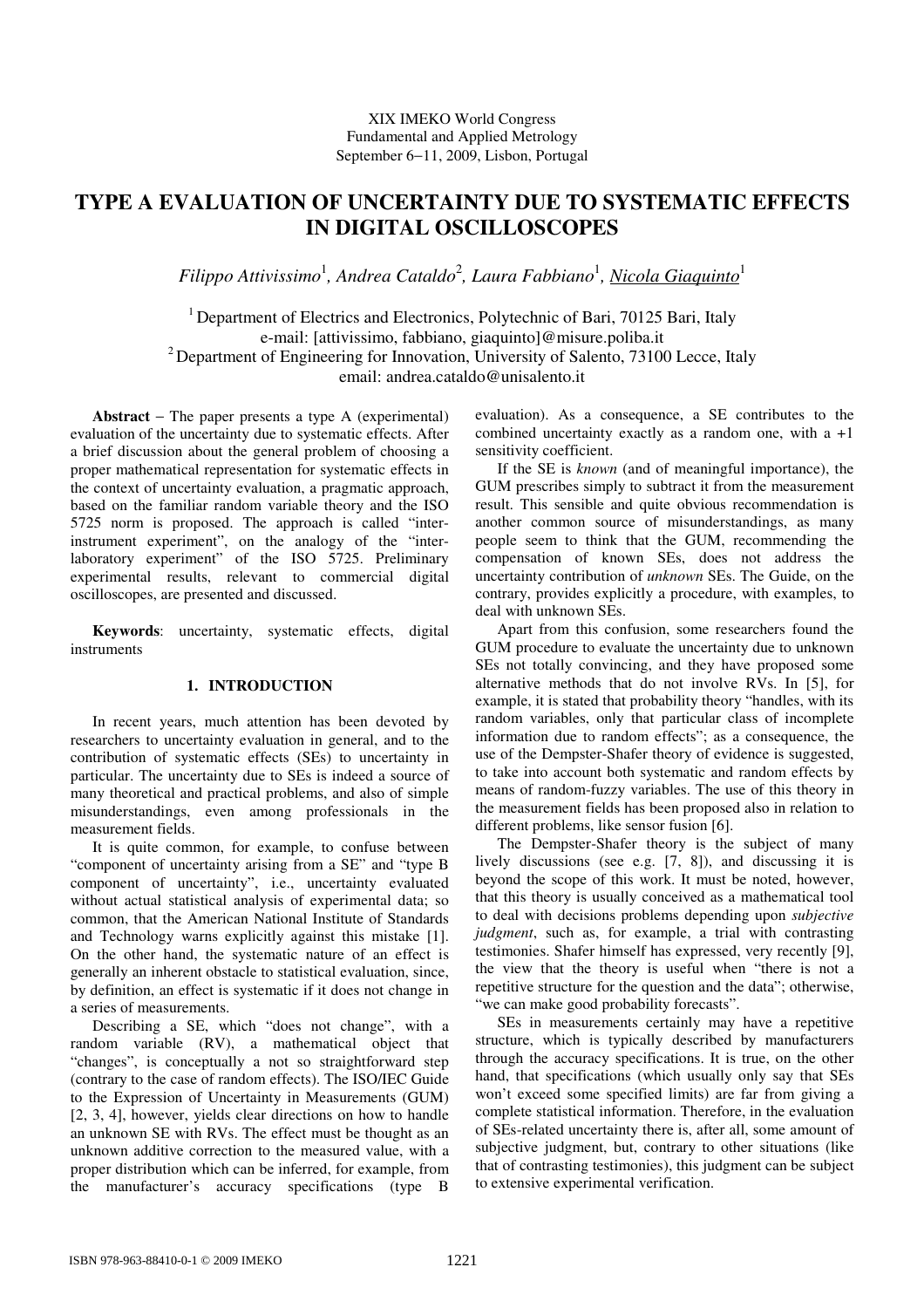Experimental evaluation of the uncertainty due to SEs, and comparison with manufacturers' specifications, is the subject and the goal of the present work. The work connects to others by some of the authors, like [10], in which an operational way of writing, interpreting and using the specifications of instruments is discussed, and to others of independent authors like [11], in which actual specifications about SEs are used to evaluate uncertainty of actual measurements. The key point of the present paper is that the uncertainty evaluation is experimental not only in the sense that it is made on actual measurements (like in [11]); also the specifications about SEs are derived experimentally. This involves the statistical analysis of many SE measurements on *many different instruments of the same kind*, situated in different laboratories (interlaboratory comparison). Therefore, the work makes use also of concepts illustrated in the ISO norms 5725 [12, 13, 14, 15].

The paper is organized as follows. Section 2 illustrates the theoretical fundamentals of the work. Section 3 presents some preliminary results, coming from experimental data obtained from two oscilloscopes, along with related considerations about future work. The last section contains final considerations and conclusions.

## **2. THEORETICAL FUNDAMENTALS**

The theoretical background of the work consists, basically, in a re-formulation of well-established concepts of the ISO 5725 norms, in particular those of Part 2 [13], dealing with the determination of repeatability and reproducibility of a standard measurement method.

#### *2.1. Basic concepts in ISO 5725*

It is useful, without going deeply in the procedures and the mathematics of the ISO 5725 norm, to recall its basic conceptual scheme. In the norm, a number of laboratories co-operate in an "interlaboratory experiment" to determine the metrological performance of a measurement method, which must be "standard", i.e., must be properly described in an accepted written document. To this purpose, a set of samples are prepared, in order to test the measurement methods for different amounts of the quantity to be measured. For example, if the method is aimed at measuring the sulfur content in coal, many different coal samples, with different sulfur content, must be prepared.

Let *p* be the number of laboratories, and *q* the number of different samples, or *levels*. The *i*-th laboratory ( $i = 1, ..., p$ ) obtains, and publishes,  $n_{ii}$  repeated measurements on the *j*th sample,  $(j = 1, \ldots q)$ . The overall result is a table with  $p \times q$  cells, where each cell contains the measurement results  $y_{ijk}$   $(k = 1, ..., n_{ij})$ .

In the following, for the sake of clarity, the index *j* is omitted, since it identifies the particular sample considered and is inessential for other purposes. The obtained measurements can be written as:

$$
y_{ik} = x + b + B_i + e_{ik} \tag{1}
$$

where  $x$  is the "true value" (accepted reference value) of the quantity in the considered sample, *b* is the bias of the measurement method,  $B_i$  is the bias of the *i*-th laboratory, and  $e_{ik}$  is the random error component.

The essence of decomposition (1) lies in the basic assumption that the average of each indexed error term, both over *i* and over *k*, is zero. With this principle in mind, it is quite obvious to interpret the term  $e_{ik}$  as a "completely" random" error, and the term  $B_i$  as an error that is systematic in the local context of a single laboratory, while it is random in the global context of the many different laboratories. The term *b* is irreducibly systematic and deterministic (it is determined simply by the nature of the measurement method, and not by the particular laboratory using the method).

In the context of the single *i*-th laboratory the variance of the measurements is of course the one of the sole term  $e_{ik}$ . This is called the *intralaboratory variance* (or intracell variance)  $\sigma_{wi}^2$  and is, ideally, independent on *i* (the same for all the laboratories). Since in actual measurements it is impossible to obtain exactly equal intralaboratory variances, their average is taken and given the name of *repeatability variance*  $\sigma_r^2$ . The error term  $B_i$  is, of course, systematic.

In the larger context of the set of participating laboratories, the term  $B_i$  is not systematic, but completely random, and its variance is the *interlaboratory variance*  $\sigma_L^2$ . The variance of the measurements in the larger context is the sum  $\sigma_r^2 + \sigma_L^2$ , which is given the name of *reproducibility variance*.

## *2.2. Transposition of ISO 5725 concepts to SE characterization in instruments: inter-instrument experiment*

The error model represented by (1) can be readily applied to ordinary measurements performed by ordinary instruments, e.g. digital oscilloscopes. Instead of examining a standard measurement method described in a written document, the object of the analysis is a given instrument (identified by manufacturer and model number) in given operational conditions. The index *i* identifies the *instrument*, instead of the laboratory; likewise, *intra-instrument* and *inter-instrument* variances are evaluated; and so on. This way of operating may be called "inter-instrument experiment", on the analogy of the ISO 5725 locution.

Since a laboratory does not own, usually, a big number of identical instruments, interlaboratory collaboration is necessary. The difference, with respect to ISO 5725, is that a single laboratory contributes for many values of the index *i*, if many identical instruments are available in the laboratory.

A specific note about the error terms  $B_i$  (bias of the *i*-th laboratory) and *b* (bias of the measurement method) is appropriate. In an inter-instrument experiment, the term *B<sup>i</sup>* is of course the SE of the *i*-th instrument, while *b* is an "essential" bias inherent in the instrument design. The GUM suggestion to model the unknown SE of an instrument as a zero-mean RV, typically with uniform distribution, is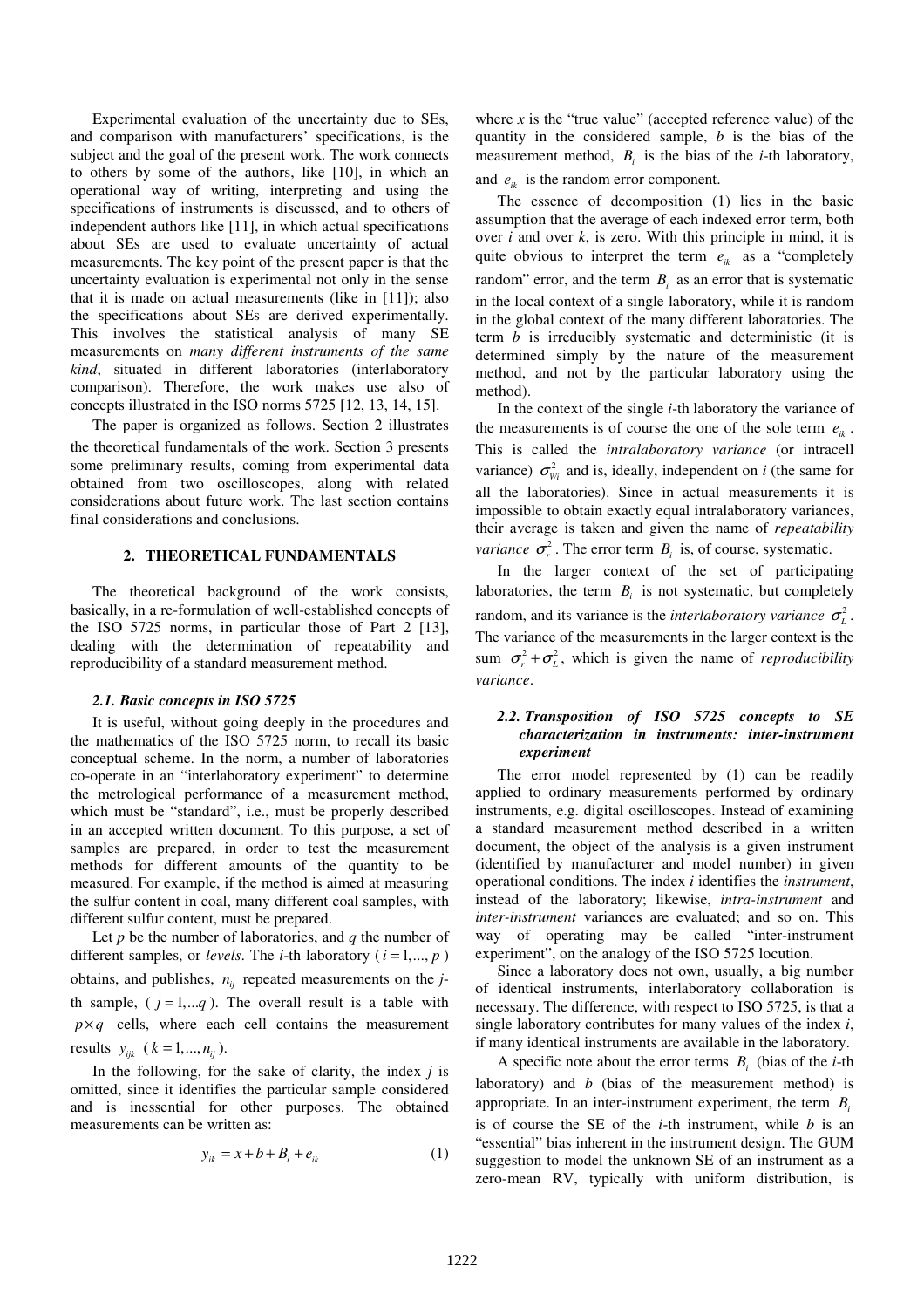equivalent to supposing  $b = 0$ , and  $B<sub>i</sub>$  uniformly distributed. A properly conducted inter-instrument experiment, therefore, allows one to test experimentally these hypotheses, possibly determining a nonzero value for *b* , and a different distribution (e.g. Gaussian) for *B<sup>i</sup>* . In general, an inter-instrument experiment is the tool to verify manufacturer's specifications on SEs of an instrument, or to write down new, more accurate specifications.

#### *2.3. Basic scheme of an inter-instrument experiment*

The adopted basic experimental setup to perform an inter-instrument experiment is depicted in Fig. 1.



Fig. 1. Basic setup for an inter-instrument experiment. The tested instrument is the device-under-test DUT; GEN is a (non-ideal) generator, while REF is a reference instrument.

GEN is a non-ideal generator (for example, a voltage generator), set to produce a nominal voltage  $\hat{x}$ . Since it is non-ideal, in repeated measurements it produces the unknown voltages  $x_{ik}$ , being *i* the instrument index and *k* the measurement index. The instrument under test DUT yields the measurements  $y_{ik} = x_{ik} + b + B_i + e_{ik}$ , while a reference instrument REF yields the measurements  $x_{ik}^{ref} = x_{ik} + b^{ref} + B_i^{ref} + e_{ik}^{ref}$ . REF is a good reference if it is possible to approximate

$$
b - b^{ref} \cong b \ , \ B_i - B_i^{ref} \cong B_i \ , \ e_{ik} - e_{ik}^{ref} \cong e_{ik} \ . \tag{2}
$$

The possibility to use these approximations can be inferred from the manufacturer's specifications of DUT and REF.

Instead of considering the measurements  $y_{ik}$ , like in the ISO 5725, it is convenient to consider the differences (errors)

$$
E_{ik} = y_{ik} - x_{ik}^{ref} = b - b^{ref} + B_i - B_i^{ref} + e_{ik} - e_{ik}^{ref}
$$
 (3)

that is

$$
E_{ik} \cong b + B_i + e_{ik} \tag{4}
$$

The quantities  $E_{ik}$  can be treated exactly as the measurements  $y_{ik}$  in the ISO 5725 norm, being  $\hat{x}$  the (approximate) level relevant to the measurements. This scheme of operations is justified by the fact that, in many kinds of common measurements, reference instruments (e.g. voltmeters) are more widely available than reference generators. If reference generators are available in the collaborating laboratories, it is possible to use the simpler scheme of Fig. 2.

It is important to note that (4) is applicable not merely to the absolute error affecting a single generated value, but also to errors with complex definition, more frequently employed in instrument characterization. In digital instruments (a typical case), gain, offset and nonlinearity errors are usually of primary interest [10]. If, for example, the gain error is of interest, each gain error measurement  $E_{ik}$  is obtained by using many measurements  $x_i^{ref}$ ,  $y_i$  from DUT and REF, obtained from different values of  $\hat{x}$ . The obtained measurements are modeled by (4), where  $e_{ik}$  will represent a residual random error and  $B_i + b$  is the actual gain error of the instrument, being  $B_i$  a zero-mean component and *b* a fixed error component, inherent to the instrument design.

$$
\xrightarrow{x+b^{ref} + b^{ref} + \text{DUT}} \xrightarrow{y_{ik}}
$$

Fig. 2. Basic setup for an inter-instrument experiment, if a reference generator is available.

## **3. PRELIMINARY EXPERIMENTAL RESULTS**

Actual experiments have been performed using the following instruments:

DUT: Agilent digital oscilloscope, model 54600B; REF: Agilent digital multimeter, model 34401A; GEN: Agilent generator, model 33220A;

From the specifications in the manuals, it is readily verified that the measurement uncertainty of REF (a  $6\frac{1}{2}$ ) digit multimeter), if correctly used, is negligible with respect to that of DUT (an 8-bit digital scope).

The experimental setup has been used to characterize the gain error of the instrument, defined on the basis of a straight line passing by two test points. Tab. 1 summarizes the instrument settings in the gain error measurements. The only relevant information available from manufacturer's specifications is that its value should be within  $\pm 1.9\%$ . Therefore, without further investigation, one should suppose for the gain error a zero-mean uniform distribution with the same symmetric limits, or, in other terms,  $b = 0$ ,  $B<sub>i</sub>$  with symmetric uniform distribution.

Table 1. Basic instrument settings in the gain error measurement.

| Vertical range of the oscilloscope | $[-4, 4]$ V      |
|------------------------------------|------------------|
| Test point 1                       | $-3.6$ V nominal |
| Test point 2                       | $+3.6$ V nominal |
| Vertical range of the multimeter   | $[-10, 10]$ V    |

Each gain error measurement has been obtained by averaging many measurements for each test point. This was done because in this experiment the quantities of interest (the systematic ones) are *b* and  $B_i$ , while the terms  $e_{ik}$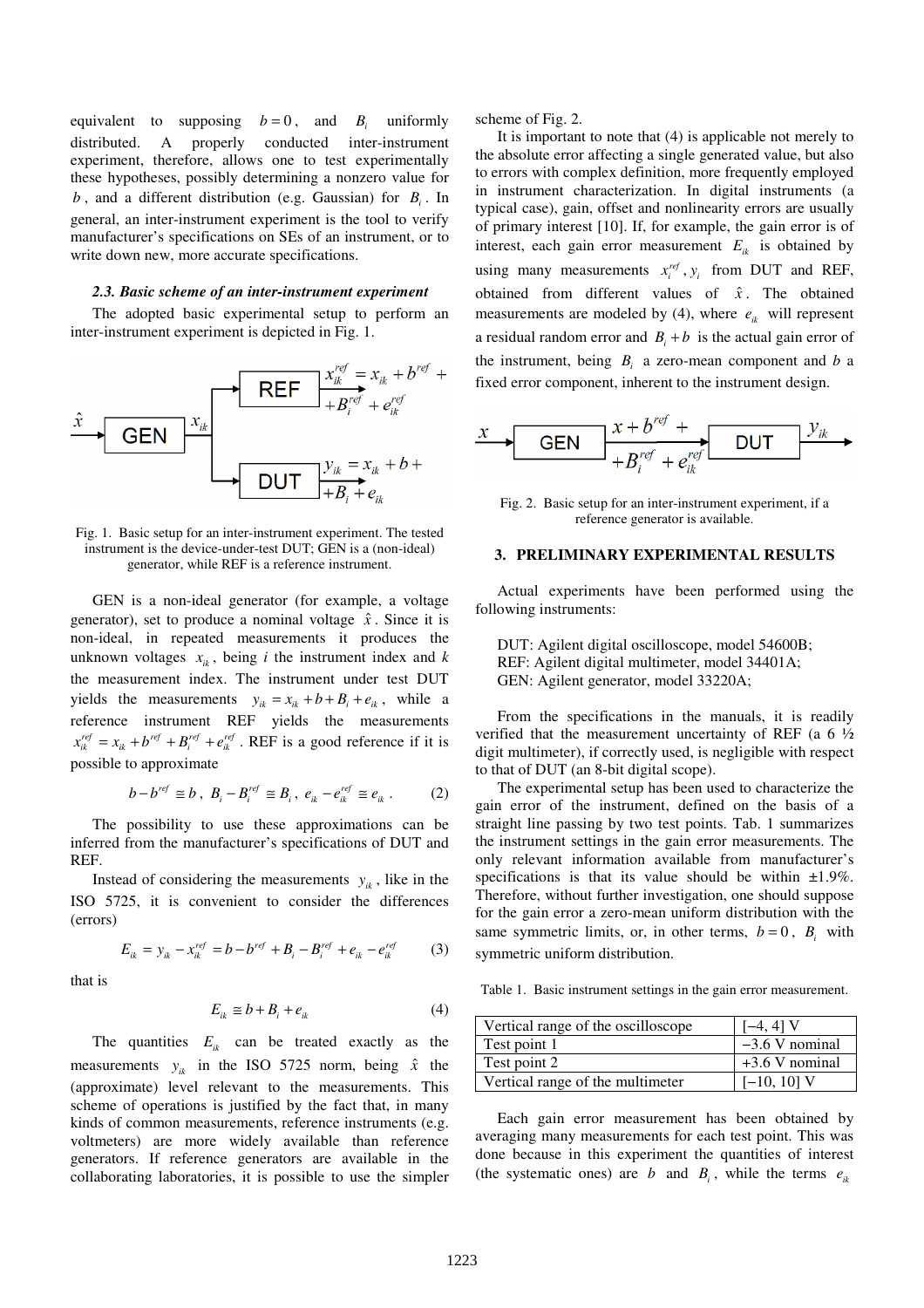(essentially due to noise) must be considered actually "random". For each instrument the gain error measurement must be repeated many times consecutively, and reproduced in many different instruments. In this preliminary phase of the work, measurements have been reproduced on two separate instruments only. Tab. 2 summarizes the data relevant to the actual number of measurements and of instruments involved.

| Table 2. Parameters relevant to repeating/reproducing the |
|-----------------------------------------------------------|
| measurements.                                             |

| Number of measurements taken by                        | 10 000         |
|--------------------------------------------------------|----------------|
| each DUT per each gain error                           |                |
| measurement and per each test point                    |                |
| Number of measurements taken by                        | $\overline{5}$ |
| each REF per each gain error                           |                |
| measurements and per each test point                   |                |
| Number <i>n</i> of repeated gain error $k = 1, , 4000$ |                |
| measurements for each DUT                              |                |
| Number $p$ of different DUTs                           | $i = 1, 2$     |
| considered                                             |                |
| Time duration of the test                              | 14 hours       |

Fig. 3 shows the result of this inter-instrument experiment. It must be highlighted that the measurements started immediately after powering on the oscilloscopes, since it was of interest to observe gain errors during the warm-up of the instruments. The figure shows that the drift of the gain error has the same pattern in the instruments, which is perfectly consistent with the fact that they worked in identical environmental conditions (particularly, at the same non-controlled temperature).

The plots in Fig. 3 can be clearly divided in at least three pieces with different characteristics, or three phases:

1) the warm-up phase, lasting about 50 minutes, in which the error has a fast negative slope;

2) a "quiet" phase, covering the period of approximately 9 hours (from 20.30 to 9.30), in which the error is substantially stable on a value (which is different, however,

for the instruments);<br>3) a "variable" phase, covering a period of approximately 4 hours, in which the error is not stable on a single value, but varies, following similar patterns in separate instruments.

Of course the quiet phase seems to be associated to the constant environmental conditions occurring during the night, and the variable phase seems due to the daytime activities in the laboratory (in the same hours the laboratory was being intensively used). An average user should be more interested to the results relevant to the variable phase, which was obtained in conditions similar to those in which instruments normally operate.

Fig. 4 shows an histogram of the gain error measurements obtained during the variable phase. Of course the two Gaussian-like curves are each one relevant to one instrument. Fig. 5 shows a quantile-quantile plot of the same gain error measurements, relevant only to one of the instruments. From both the figures it is clear that errors relevant to a single instrument (although "systematic") are roughly Gaussian.

Fig. 4 is very helpful to understand a key question (and how to answer it). Assume that a user makes a measurement in normal working conditions, similar to those relevant to the variable phase (i.e. not in a perfectly controlled metrological environment), and that she/he does not know which particular instrument is being used. What is the probability that the measurement is affected by a gain error of a given value?

It is obvious that the answer should come exactly from the data in Fig. 4, which are relevant to the assumed conditions. This means to treat the systematic gain error as a random variable, with a Type A evaluation of the distribution. However, it is also clear that the bimodal nature of the actual distribution in Fig. 4 is not inherent to the instrument model, but is merely due to the limitation of having examined only two separate instruments.

Therefore, it is clear what the path to provide a correct answer to the question should be:

- test a larger number of instruments (the larger, the better), deriving curves similar to those in Fig. 3;

- repeat the measurements also for other values of the full-scale range;

- select the measurements relevant to normal working conditions;

- make an histogram and a statistical analysis of the kind illustrated by Fig. 4.

After having performed these steps, it is also possible to decide if the hypothesis  $b = 0$  is acceptable, and if the hypothesis that  $B_i$  are normally distributed is acceptable. This, of course cannot be done on the basis of measurements on only two instruments. Therefore, the steps pointed out above may be regarded as the operative program leading to the final completion of the present work.



Fig. 3. Repeated gain error measurements for two identical oscilloscopes, operating simultaneously in the same laboratory for about 14 hours.